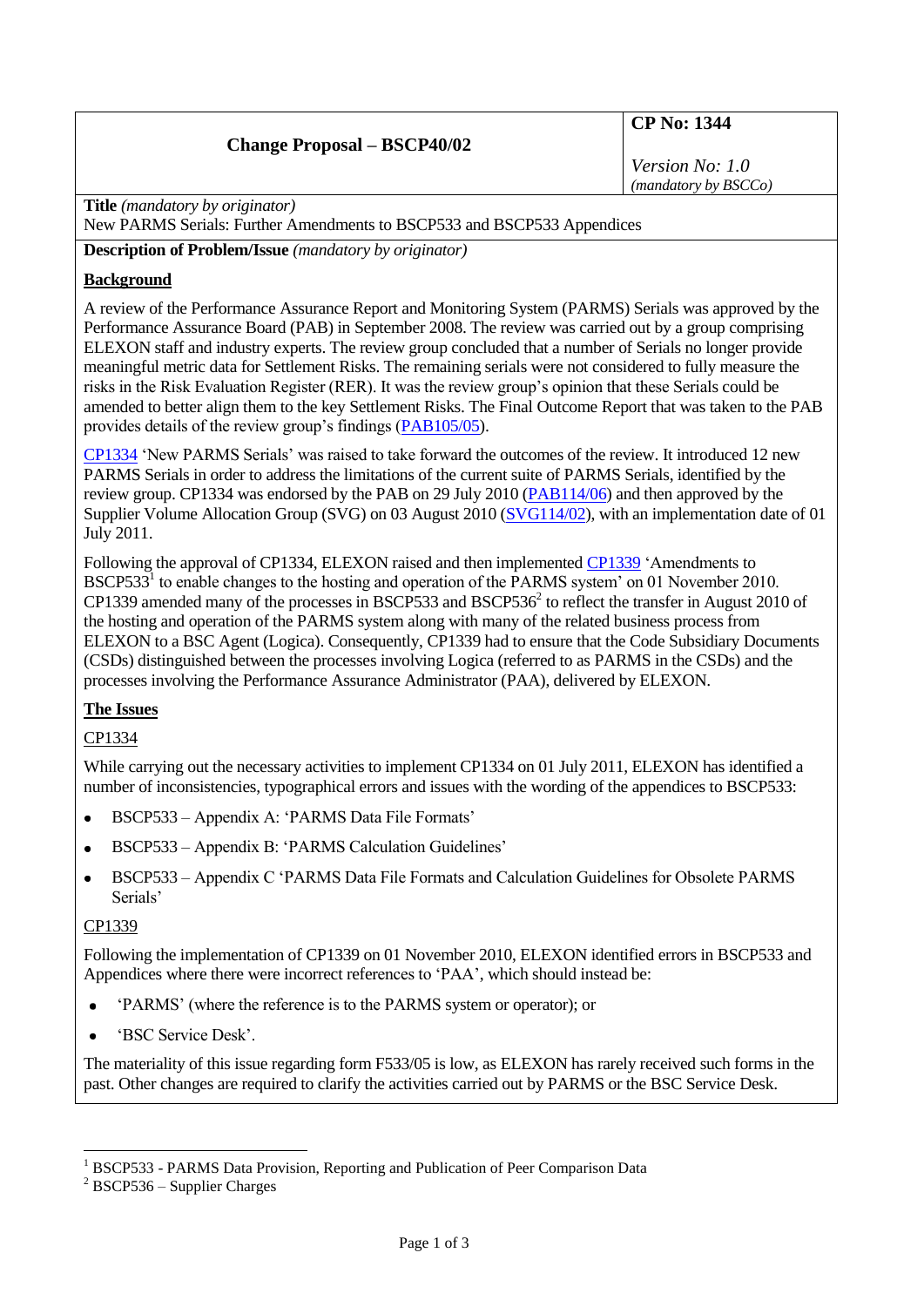**Proposed Solution** *(mandatory by originator)*

CP1344 proposes to address the issues identified in BSCP533 and appendices, identified following the approval of CP1334 and the approval and implementation of CP1339.

CP1344 will amend BSCP533:

- 1. Section 3.1.2, the sending of the acknowledgement of receipt to the data provider will be changed from PAA to BSC Service Desk.
- 2. Section 3.1.3 will be created to clarify that PARMS will log the details of the Standing Data.
- 3. Section 3.3.1 will be amended to change reference to from PAA to PARMS.
- 4. Section 3.7 will be amended to:
	- a. change references to PAA to PARMS, where it refers to the PARMS system or operator; or
	- b. change references to PAA to BSC Service Desk, who will be the recipient of the F533 form.
	- c. Include new steps and make other amendments to provide clarity on activities carried out by PARMS.
- 5. Form F533/05 will be amended to replace references to PAA with BSC Service Desk.

CP1344 will also amend BSCP533 Appendix A, B and C to correct the CP1334 and CP1339 redlining errors and clarify inconsistencies following an ELEXON review and discussions with industry participants. Due to the large number of changes to the BSCP533 appendices, a full detailed list of the changes with supporting rationale is in Attachment A.

**Note** – The proposed redlined changes to the BSCP533 appendices, provided as Attachment C, D and E, have been drafted against versions of the appendices with the approved CP1334 changes accepted into the document. This has been done to prevent any potential confusion between the approved CP1334 changes and the CP1344 redlined changes. You can see the approved CP1334 redlined changes on the CP1334 page of the ELEXON website [here.](http://www.elexon.co.uk/changeimplementation/findachange/proposal_details.aspx?proposalid=873)

**Justification for Change** *(mandatory by originator)*

The inconsistencies, typographical errors and issues with BSCP533 and the BSCP533 appendices give rise to ambiguity and need to be addressed.

The PAB and SVG's intention was that the new PARMS Serials (that CP1334 will introduce) would provide a consistent approach and align better with the key Settlement Risks. The Serials also measure regular processes rather than controls.

As the old serials were considered to be too basic, the SVG and PAB developed the new Serials to improve the data entering Settlement. In order to ensure PARMS data providers interpret and use the Serials correctly, BSCP533 and the appendices must clearly and unambiguously describe the processes and requirements. If they do not correctly reflect the new Serials, there is a risk that data providers may submit incorrect or inconsistent data.

One of the benefits intended by the raising and implementation of CP1339, with the transfer of hosting and operation of the PARMS and business processes to a BSC Agent (Logica), was to significantly reduce the ELEXON effort associated with PARMS processes and allow ELEXON to focus on other BSC activities. This benefit will not be realised until the BSCP captures the revised PARMS processes correctly.

**To which section of the Code does the CP relate, and does the CP facilitate the current provisions of the Code?** *(mandatory by originator)*

Section S and Z: Correction of the issues identified by CP1344 will ensure there is no ambiguity over the purpose of the new PARMS Serials which in turn will provide better metric data to monitor Suppliers and Supplier Agents performance compared with the existing ones.